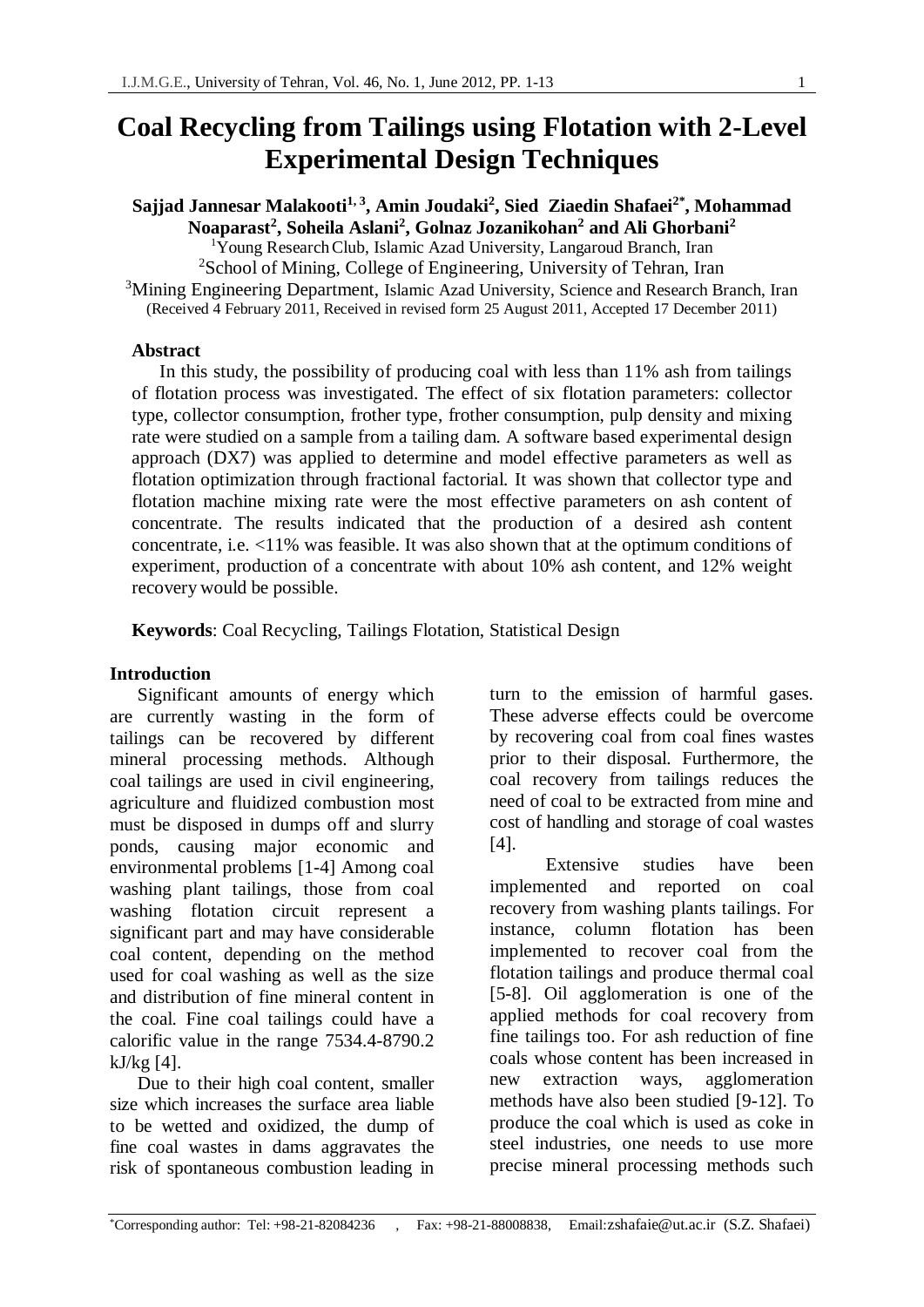as flotation practice by appropriate controlled conditions. Coal with less than 12% ash content and coke number of more than 7 is usually appropriate for conversion to suitable coke used in steel industries.

In this research work, the possibility of coal recovery from tailings of flotation circuits for producing coal with ash content of less than 12% by means of flotation method was studied. In order to understand and optimize the flotation process, a software based statistical methods (DX7) of experiments at two levels of parameters were applied.

## **Benefits of Applying Statistical Methods in Design of Experiments**

Statistics provide a way to extract information from data [13]. For such purpose, statistical design of experiments is widely reported effective in the process characterization, optimization and modelling [14-16]. There are two approaches: i) one can investigate the effect of a large number of variables, and ii) the most commonly used method involves the variation of one variable while keeping the other variables constant (one factor at a time) until all variables to be studied. This methodology has two disadvantages: first, a large number of experiments are required, and second it is likely that the combined effect of two or more variables may not be identified [17]. The advantage of factorial design becomes more pronounced when more factors are used. The factorial design requires only 8 runs versus 16 for an OFAT experiment with equivalent power. Therefore using the 2-level factorial design, not only the number of runs is reduced, but also more information and well recognized is produced [13]

The number of experiments required for understanding all the effects is given by  $a^k$  where *a* is the number of levels and *k* is the number of factors [18, 19]. The full factorial approach for experimentation covers all combinations of factors, providing valuable information on

interactions. However, the number of experimental runs increases rapidly. Fortunately, by resorting "fractional factorial" many factors could be studied and still keeping the experiments at reasonable size [13]. The designs are particularly useful when there are many factors and when the cost of experimentation is expensive [20]. Moreover, it is stated that only 20% of the main effects and two-factor interactions are likely to be significant in any particular system. If this is true, then only three effects will be significant, which leaves 28 effects for estimation of error, far more than necessary. Therefore, a full factorial on five factors or more will waste much of its unneeded estimate of error [13]. Consequently, the aim of the fractional  $(2^k)$  $\tau$ <sup>-m</sup>) factorial design is to extract the part of experiments from the full factorial design which enables to obtain the main effects and some first order interaction [21]. Considering the above mentioned subjects, the implementation of flotation experiments with respect to several involved factors can be performed through fractional factorial to identify effective factors.

# **Material and Methods Sample Preparation**

A sample from the tailings of Central Alborz (Anjir-Tangeh) coal washing plant, which is located in north of Iran, were used for flotation tests. This sample was systematically taken, to provide for being the representative sample. Analysis of head sample showed an ash content of 48% on average and shale particles and some argillite, sandstone and clay as the main incombustible part. The results are shown in Table 1.

Normally ash part consists of Al<sub>2</sub>O<sub>3</sub>, SiO<sub>2</sub>, TiO<sub>2</sub>, Fe<sub>2</sub>O<sub>3</sub>, CaO, MgO, Na<sub>2</sub>O and K<sub>2</sub>O and other compounds that usually are associated with coal [22]. For the mentioned sample, ash content of  $+150$ micrometers and -150 micrometers were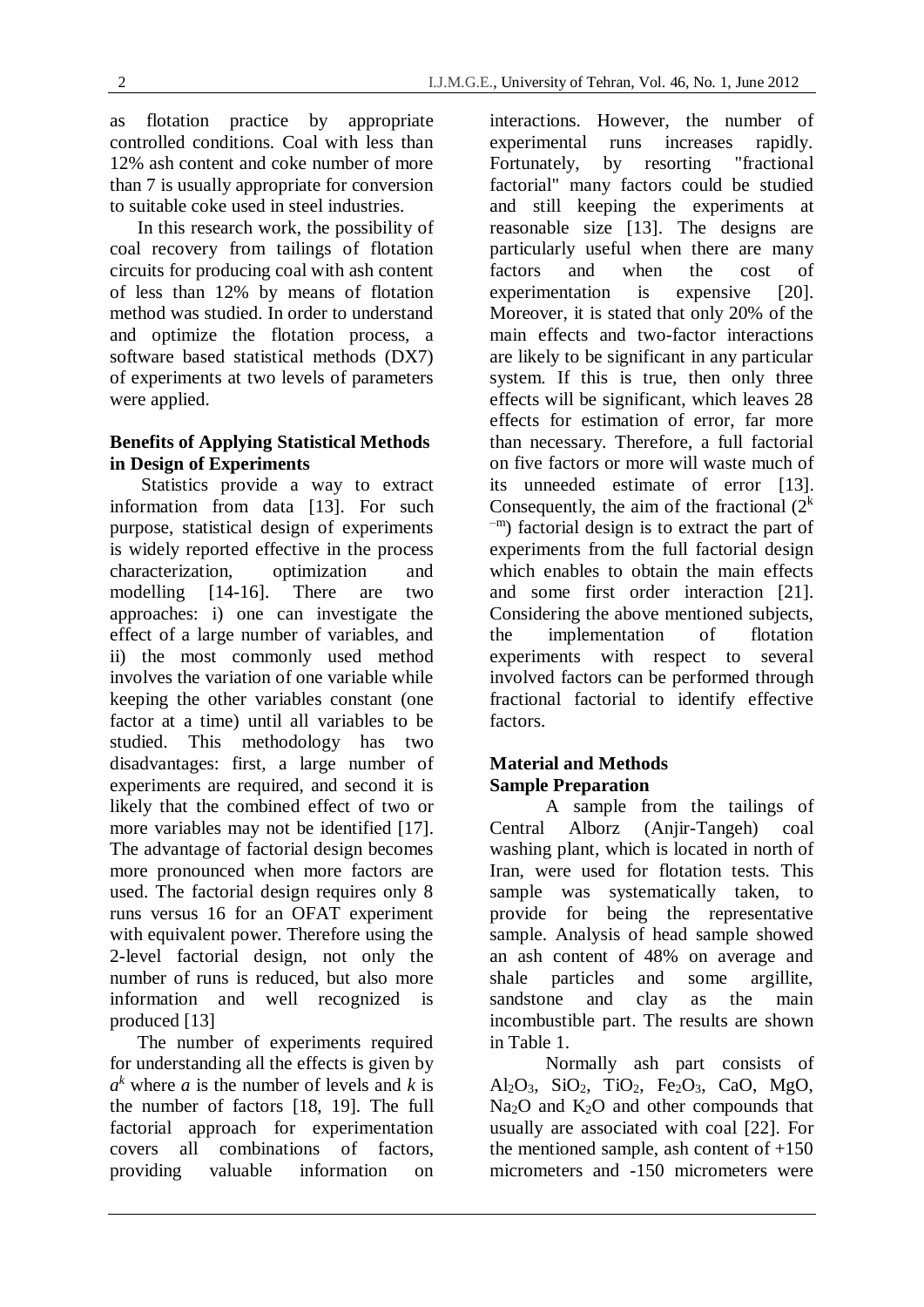36.8% and 58.5%, respectively. The coke number depends on ash content, L.O.I and sulphur percentage of coal [23]. Plasticity properties play an important role in coal ranking and burning ability. For +150 and - 150 micrometers, coke numbers of prepared sample were 4 and 1, respectively. Coal with coke number more than 5 is suitable for coke making process.

## **Flotation Tests**

 Two types of samples, ground and non-ground, with size distribution presented in Fig. 1, were used for flotation tests. The best coal recovery was obtained at pH=7 and slightly less [22]. Therefore, experiments at natural pH of sample were performed. According to Guadin, the ash content has an effect on coal hydrophobic property, because more ash means less hydrophobicity [24].

**Table1: Coal characteristics parameters of sample**

| Fraction   | Weight         | Ash<br>content | L.O.I         | Coking                | Plasticity properties |  |  |  |
|------------|----------------|----------------|---------------|-----------------------|-----------------------|--|--|--|
| micrometer | percentage (%) | $\frac{1}{2}$  | $\frac{9}{6}$ | Number<br>$X \, (mm)$ | (mm)                  |  |  |  |
| +150       | 56.04          | 38.8           | 36.9          |                       | 48                    |  |  |  |
| -150       | 13 Q6          | 58.5           | 44.8          |                       |                       |  |  |  |



**Figure 1: Size distribution of ground and non ground samples, used in flotation process**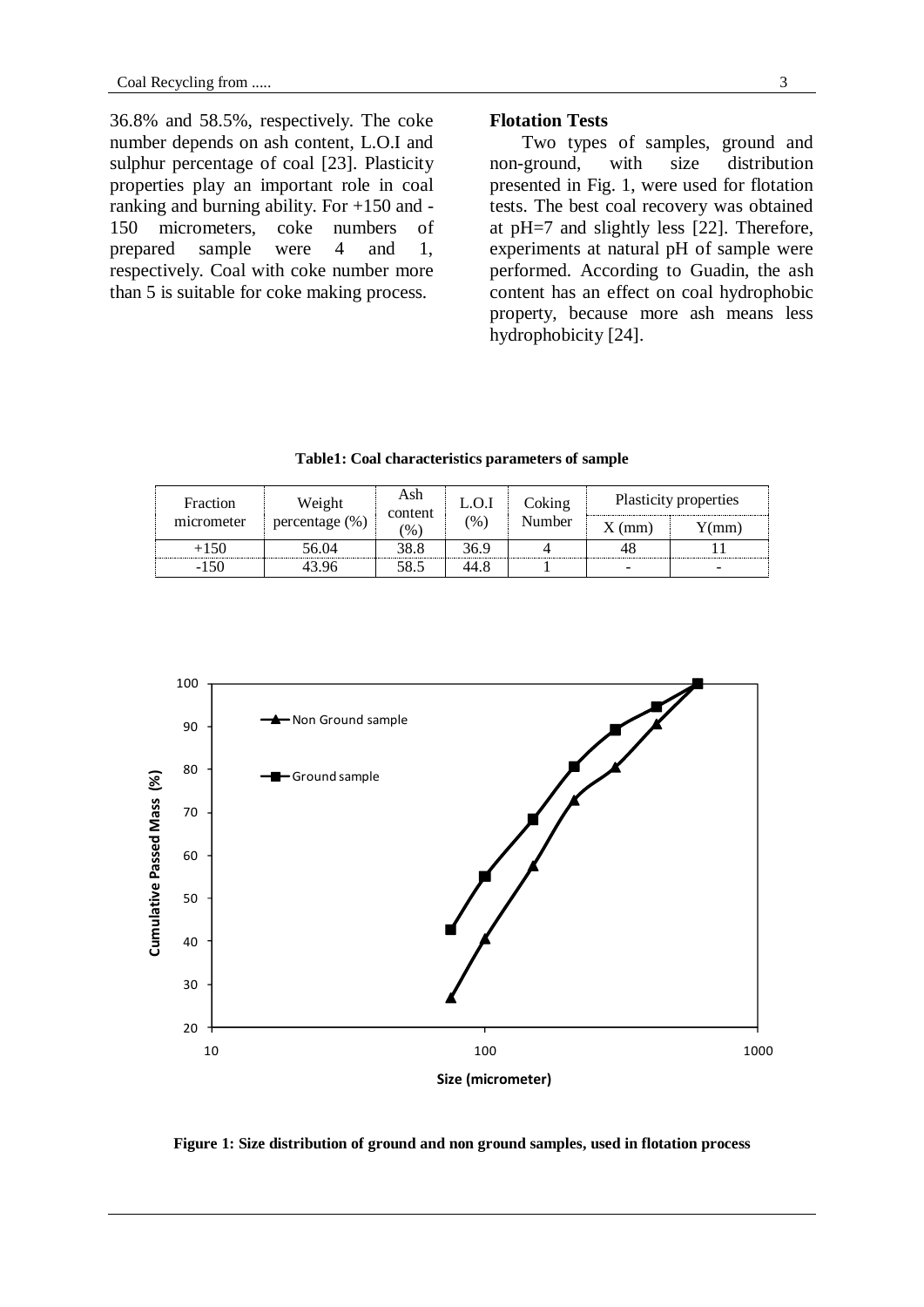| Sample<br>Type           | Collector Type<br>А |          | <b>Collector Amount</b><br>(g/Mg) |     | Frother Type<br>⌒ |          |     | <b>Frother Amount</b><br>(g/Mg) |    | Solid Percent<br>(%) | R.P.M |      |
|--------------------------|---------------------|----------|-----------------------------------|-----|-------------------|----------|-----|---------------------------------|----|----------------------|-------|------|
|                          |                     |          |                                   |     |                   |          |     |                                 | E  |                      | Е     |      |
|                          | Up                  | Low      | Up                                | Low | Up                | Low      | Up  | Low                             | Up | Low                  | Up    | Low  |
| Non-<br>Ground<br>Sample | Gasoline            | Kerosene | 800                               | 200 | <b>MIBC</b>       | Pine Oil | 180 | 110                             | 20 | 14                   | 1400  | 1100 |
| Ground<br>Sample         | Gasoline            | Kerosene | 1000                              | 200 | <b>MIBC</b>       | Pine Oil | 200 | 110                             | 20 | 12                   | 1400  | 1100 |

**Table 2: Determined parameters limits for ground and non-ground sample (Mg means megagram)**

**Table 3: Designed experiments results for ground and non-ground samples of coal tailings**

|                    | Test status |              |              |              |             |       |                     | Non Ground<br>Sample |                      | Ground<br>Sample    |                |                     |  |
|--------------------|-------------|--------------|--------------|--------------|-------------|-------|---------------------|----------------------|----------------------|---------------------|----------------|---------------------|--|
| Test<br>Numbe<br>r | A           | B<br>(g/ton) | $\mathsf{C}$ | D<br>(g/ton) | E<br>$(\%)$ | F     | Conc.<br>Ash<br>(%) | S.E<br>$(\% )$       | Com.<br>Rec.<br>(% ) | Conc.<br>Ash<br>(%) | S.E<br>$(\% )$ | Com Rec.<br>$(\% )$ |  |
| 1                  | $A-$        | $B-$         | $C-$         | $D-$         | $E+$        | $F+$  | 32.23               | 47.60                | 85.51                | 34.22               | 43.44          | 49.28               |  |
| 2                  | A-          | $B+$         | $C-$         | $D-$         | $E-$        | F-    | 25.02               | 50.87                | 66.75                | 24.01               | 53.01          | 23.48               |  |
| 3                  | $A+$        | $B+$         | $C-$         | $D-$         | $E+$        | $F-$  | 20.44               | 26.56                | 28.93                | 29.22               | 51.69          | 33.84               |  |
| 4                  | $A+$        | $B+$         | $C+$         | $D+$         | $E-$        | $F -$ | 22.26               | 45.93                | 55.12                | 27.65               | 52.25          | 30.15               |  |
| 5                  | $A+$        | $B -$        | $C-$         | $D-$         | $E-$        | $F+$  | 28.03               | 48.87                | 69.18                | 21.23               | 29.56          | 9.50                |  |
| 6                  | A-          | $B-$         | $C-$         | $D+$         | $E+$        | $F -$ | 29.18               | 50.76                | 77.31                | 28.81               | 50.97          | 32.85               |  |
| 7                  | $A+$        | $B+$         | $C+$         | $D-$         | $E-$        | F+    | 23.25               | 49.97                | 62.64                | 32.08               | 47.95          | 44.85               |  |
| 8                  | $A+$        | $B-$         | $C+$         | $D-$         | $E+$        | $F-$  | 25.50               | 41.81                | 52.12                | 27.65               | 50.38          | 30.21               |  |
| 9                  | A-          | $B+$         | $C+$         | $D+$         | $E+$        | $F-$  | 31.42               | 48.73                | 81.46                | 32.08               | 48.67          | 41.83               |  |
| 10                 | A-          | $B-$         | $C+$         | $D-$         | $E-$        | $F-$  | 27.07               | 51.02                | 71.49                | 26.65               | 54.65          | 31.35               |  |
| 11                 | A-          | $B+$         | $C+$         | $D-$         | $E+$        | $F+$  | 32.54               | 44.63                | 88.83                | 38.02               | 36.68          | 55.26               |  |
| 12                 | $A+$        | $B+$         | $C-$         | $D+$         | $E+$        | F+    | 31.27               | 48.64                | 80.56                | 26.78               | 47.64          | 25.18               |  |
| 13                 | $A+$        | $B -$        | $C-$         | $D+$         | $E-$        | $F-$  | 27.58               | 43.09                | 55.85                | 27.14               | 52.24          | 30.03               |  |
| 14                 | A-          | $B-$         | $C+$         | $D+$         | $E-$        | $F+$  | 32.13               | 47.79                | 81.34                | 32.47               | 47.89          | 44.44               |  |
| 15                 | A-          | $B+$         | $C-$         | $D+$         | $E-$        | $F+$  | 35.96               | 40.34                | 89.04                | 38.88               | 35.68          | 59.37               |  |
| 16                 | $A+$        | $B-$         | $C+$         | $D+$         | $E+$        | $F+$  | 29.30               | 51.94                | 81.04                | 31.85               | 47.19          | 43.29               |  |

Therefore, for plant tailing samples, the amount of collector consumption will be more than that of other coals. Calculating the optimum amount of reagents requires test implementation and statistical studies of their design. The effects of six parameters were studied in flotation process. If the tests were designed as full factorial,  $64 \quad (=2^6)$  tests would be performed for each sample. But as it is mentioned, the tests were designed and performed by fractional factorial approach with 16  $(=2^{6-2})$  tests. The lower and upper limits of six parameters were determined in preliminary tests. The results are shown in Table 2.

$$
S.E. = \frac{c(f-t)(c-f)(100-t)}{f(c-t)^2(100-f)} \times 100
$$
\n(1)

The relevant flotation tests were carried out in a Denver laboratory flotation machine model Q12. For each test 500g sample was used. After preparation and adding reagents, the concentrate was collected for 5 minutes and weighed to assess its ash content. Two parameters, that is ash content in concentrate and separation efficiency of combustible portion, were regarded as appropriate responses. The recovery was not used as a response, because it was not a clear factor of response modelling. Since recovery was never 100%, therefore separation efficiency (S.E.) was then used. Separation efficiency was calculated using relationship (1) in which *f*, *c* and *t* are the grades of coal in feed, and concentrate and tailing of flotation test, respectively. The results of experiments are given in Table 3.

#### **4. Results and Discussion**

 Since the main objective of this research work was to study the possibility of recovering more than 50% combustible component from the tailing, thus S.E. was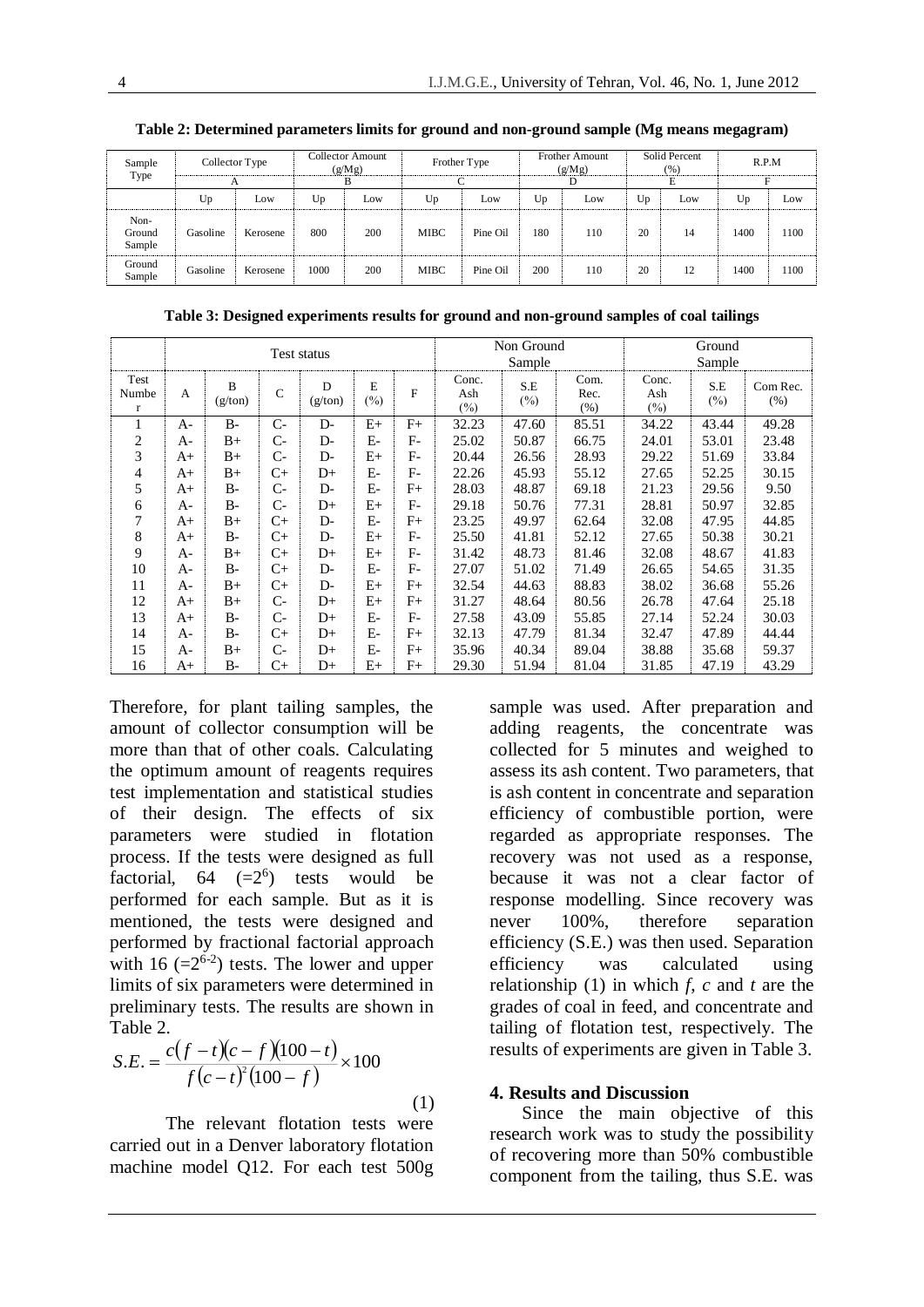used, which is an index showing both the combustible and ash contents in the concentrate and also recovery of combustible part simultaneously. On the other hand to verify the creditability the experiments results, particularly to predict the other process conditions, a software based design (DX7) was used to develop the model of washing process in which the effective parameters are shown in a mathematical model. It is noteworthy that the factorial design was based on the notion that if all estimated effects were noise, they would have a normal (Gaussian) distribution and when plotted on a normal cumulative plot, would fall on a straight line. Hence, the effects significantly different from zero (noise) will fall outside the normal line [21]. Therefore, software was used to produce the probability plots and effective parameters regarding the considered responses, which are given in Figs 2 and 3. Having the effective response parameters determined, the appropriate models for creating each of these responses were established (Table 4). A brief ANOVA table for considered responses is also given in Table 5.



**Figure 2: Standard effects on log-normal curve related to response of ash percentage of concentrate. A: ) ground sample, B: non-ground sample**

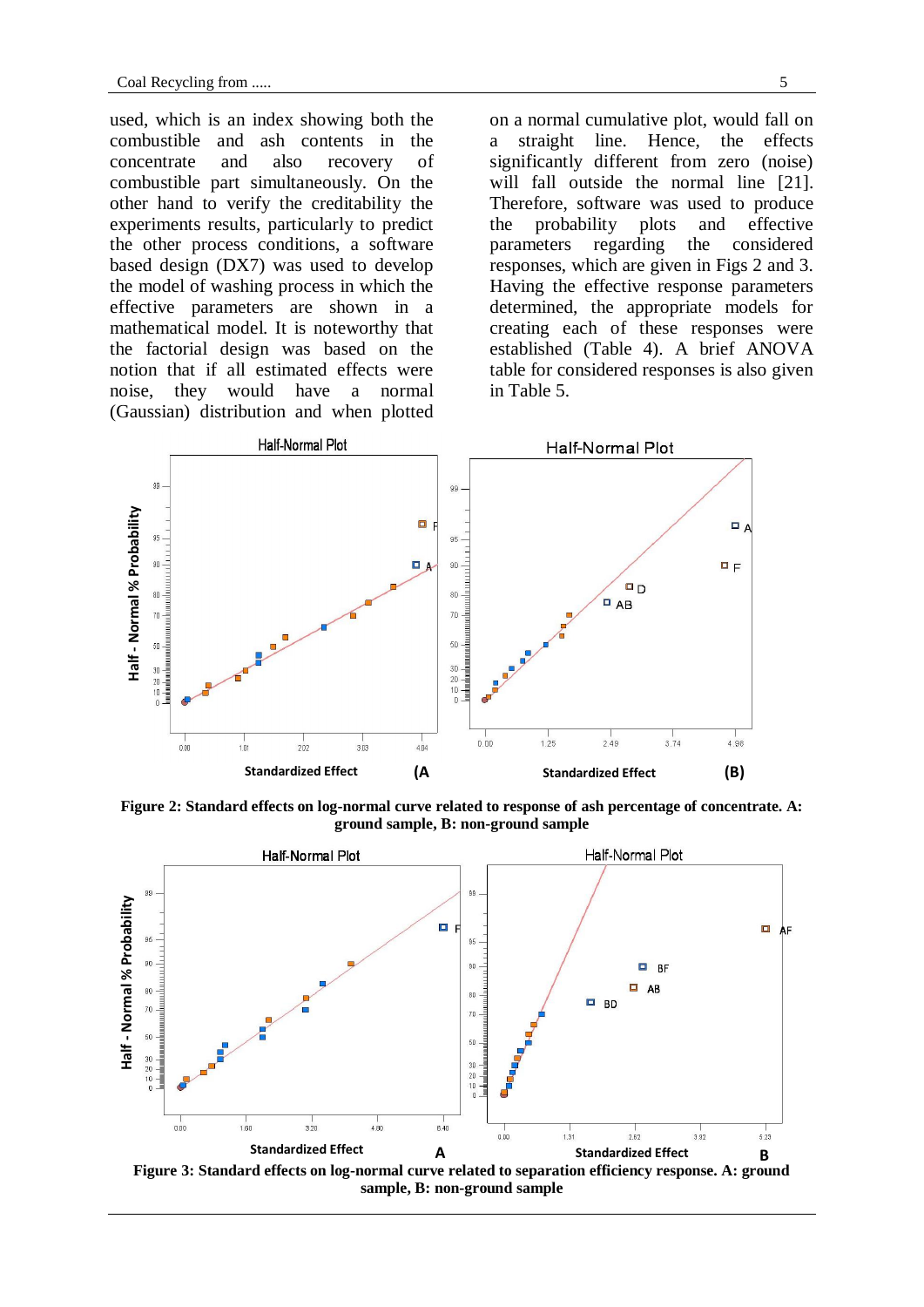| Considered Response         | Non Ground Sample                      | Ground Sample        |
|-----------------------------|----------------------------------------|----------------------|
| Concentrate Ash Content (%) | 28.447-2.492A+1.440D+2.388F+1.22AB     | 29.920-1.970A+2.020F |
| Separation Efficiency (%)   | 47.398+1.297AB+2.615AF-0.866BD-1.386BF | 48.531-3.201F        |

**Table 4: The developed mathematical models for considered responses of ground and non ground samples (parameters are in the code form)**

**Table 5: ANOVA results of the equations for the studied responses by Design-Expert 7.0.0**

| Sample     | Model     | <b>SD</b> | $CV\%$ | R Squared | F Value | P Value ( $prob>F$ ) |
|------------|-----------|-----------|--------|-----------|---------|----------------------|
| Non Ground | Ash model | 2.00      | 7.04   | 0.85      | 15.44   | 0.0002               |
|            | S.E model | 0.79      | l.66   | 0.96      | 72.57   | < 0.0001             |
|            | Ash model | 3.99      | 13.34  | 0.76      | 12.12   | 0.0063               |
| Ground     | S.E model | 4.8       | 10.06  | 0.75      | 13.90   | 0.0023               |

ANOVA makes it possible to check that the postulated model fits well the experimental points [21]. The model terms retained in the equations, are after elimination of insignificant variables and their interactions. A p-value of 0.05 or less rejects the null hypothesis "at the 5% level" that is only 5% of the time the supposed statistical model will fail to predict the response [25].

As to the p-values, it is accordingly stated that the probability of errors for proposed model for percentage of concentrate ash content and separation efficiency in non-ground sample were less than 0.02 and 0.01%, respectively. Similarly the probability of errors was less than 0.63 and 0.23% respectively for ground sample. For flotation tests, among the main factors for non-ground sample, parameters like collector type (A), the rpm of flotation cell (F), frother consumption, and collector type and consumption, interference on the percentage of concentrate ash content were identified to be effective. In ground sample, collector type (A) and rpm of flotation cell (F) factors were effective. For the both nonground and ground samples, the rpm of flotation cells were identified as important factors. For concentrate of non ground sample, collector type and the rpm of flotation machine were the second factor with the highest effect. After these two parameters, frother consumption (D) interaction had more effects.

There is two ways to evaluate the model accuracy and performed implemented statistical method: i) residual normal plot, and ii) drawing the residual amounts against predicted values [13]. If the model could estimate the performed tests values with appropriate precision, the obtained residual values should have normal distribution. To do that, -1 should be considered for the low levels and +1 for the high levels in the model which is presented in following example. The model values for concentrate ash content and separation efficiency responses for the non-ground sample was calculated as below.

Concentrate ash content  $(\% ) = 28.447 - 2.492(-1)$  $+1.440(-1) + 2.388(+1) + 2.02$  (-1)  $\times$  (-1) = 30.66  $S.E.(%) = 47.398 + 1.297(-1) \times (-1) \times 2.615 \times (-1) \times$  $(+1) - 0.866(-1) \times (-1) - 1.386(-1) \times (+1) = 46.60$ 

The obtained values of these two responses from the experiments were 32.23% and 47.60%, respectively, which had a deviation equal to 1.57 and 1.00 units from predicted values. Figs 4 and 5 show the absolute values of residual differences between test results and obtained response from the model. As it is seen, the obtained model for non-ground sample matches well with the performed experiments results. No particular trend in residual values against the test numbers indicates any systematic errors in performed tests. Systematic errors cause the residual values increase or decrease. Among all effective parameters, using both samples, the rpm parameter of flotation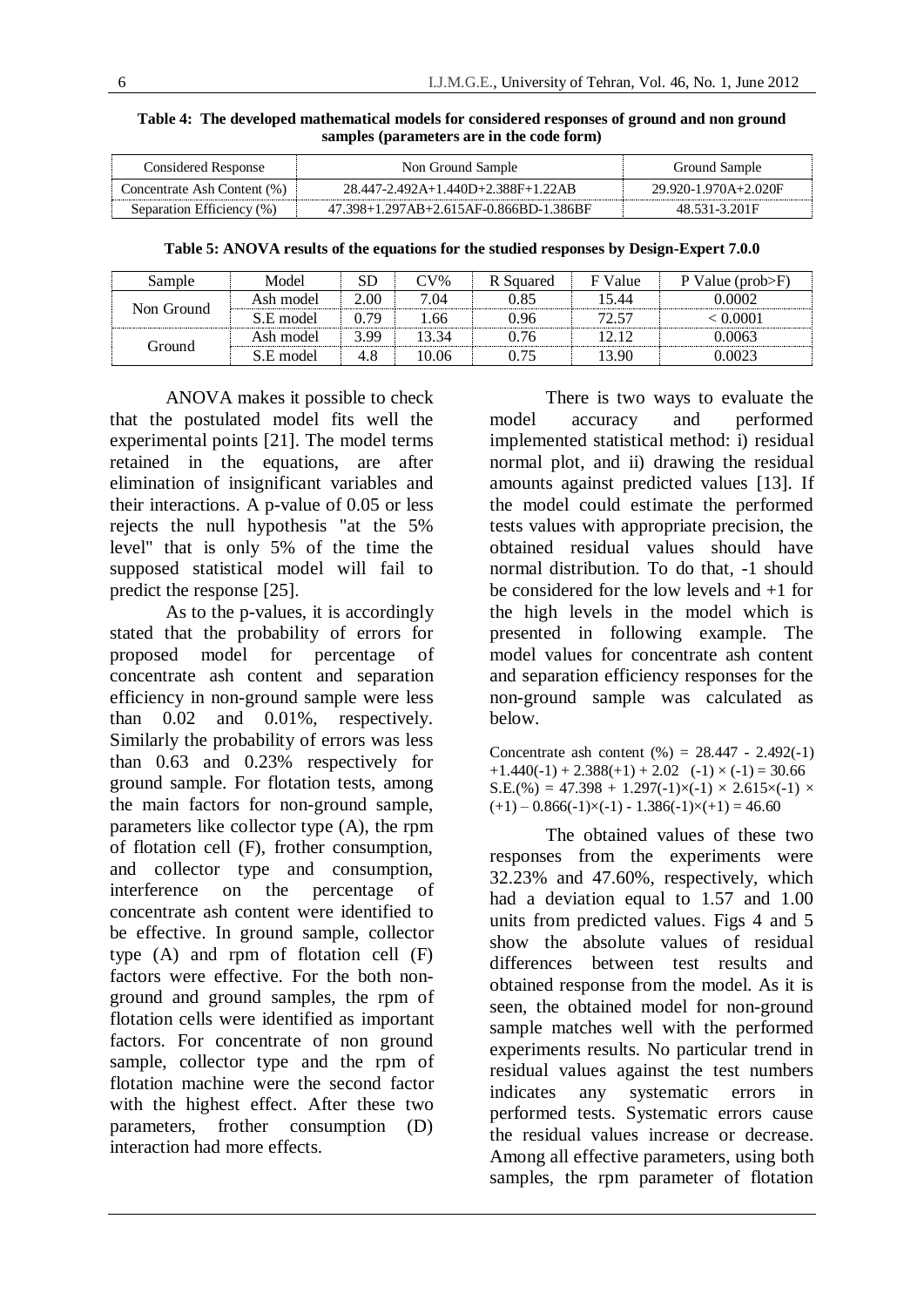machine had the major effect on concentrate ash content response. Producing air bubbles and creating necessary conditions for attaching coal particles to air bubbles, and reaching to the surface of pulp and collecting them, were the necessities for successful flotation. In laboratory flotation machines, this factor determines the rate of mixing and cell turbulent, and has an effect on the inlet air flow [22]. The collector type parameter was chosen because of the differences between kerosene and gasoline. Kerosene represents more selective behavior rather than gasoline, but gasoline is more hydrophobic than kerosene [22].



**Figure 4: Normal graphs of residual values (right), residual values of responses from performed tests and obtained results from model for non ground sample in 16 performed tests (left)**



**Figure 5: Normal graphs of residual values (right) residual values of responses from performed tests and obtained results from model for ground sample in 16 performed tests (left)**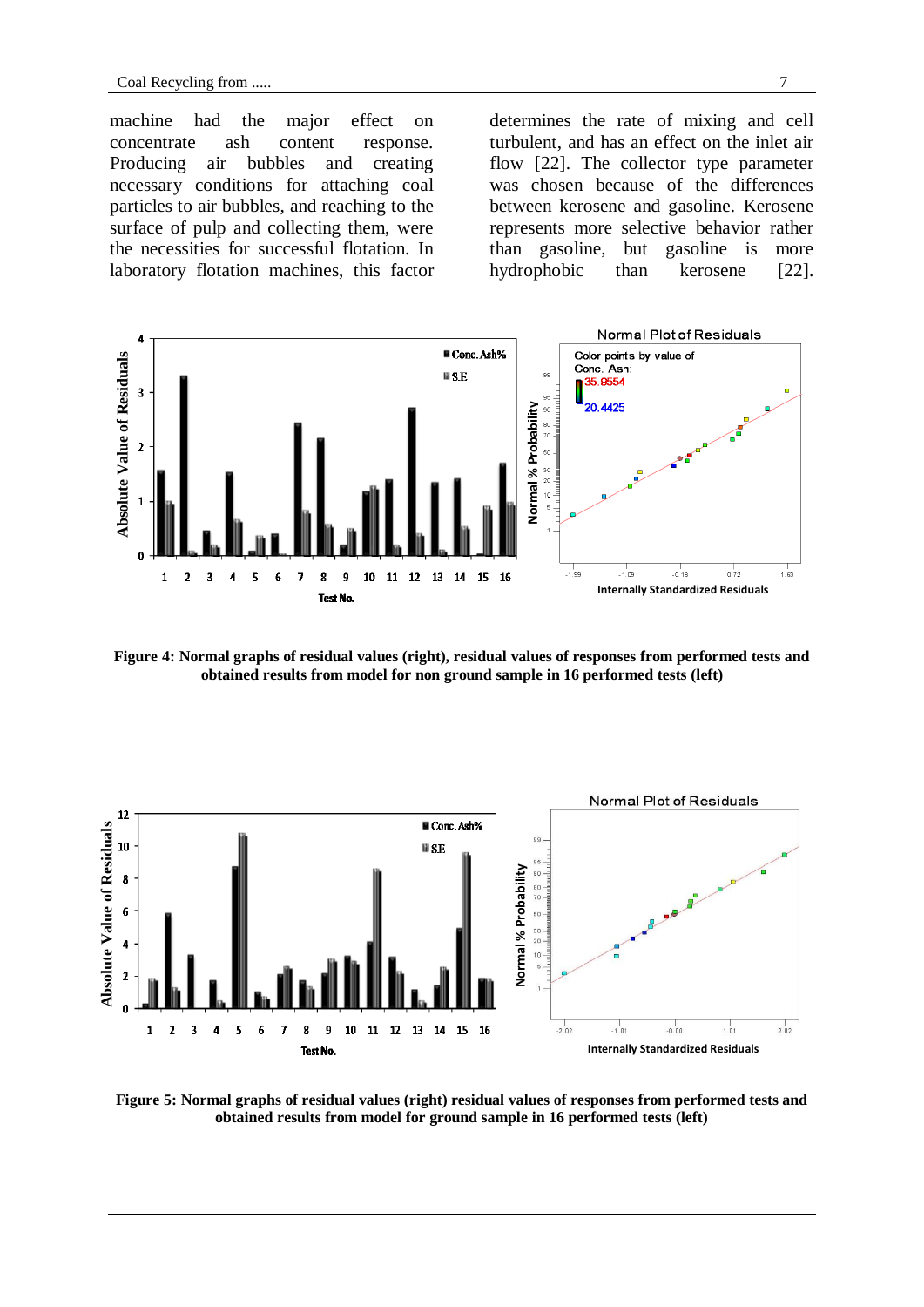| Sample<br>Type          | Collector<br>Type | Collector<br>Consumption<br>(g/Mg) | Frother<br>Type | Frother<br>Consumption<br>(g/Mg) | Solid<br>Percent<br>$(\% )$ | rpm  | Ash<br>Content of<br>Concentrate<br>$(\% )$ | Separation<br>Efficiency<br>(9) | Degree of<br>response<br>desirability |
|-------------------------|-------------------|------------------------------------|-----------------|----------------------------------|-----------------------------|------|---------------------------------------------|---------------------------------|---------------------------------------|
| Non<br>Ground<br>Sample | Gasoline          | 800                                | MIBC            | 110                              | 16                          | 1100 | 22.12                                       | 53.33                           | 92.67                                 |
| Ground<br>Sample        | Gasoline          | 1000                               | MIBC            | 170                              | 14                          | 1100 | 25.93                                       | 51.71                           | 84.60                                 |

#### **Table 6: The optimum conditions determined by software for performed tests, along with predicted responses (minimum ash content of concentrate and maximum separation efficiency for ground and not ground samples)**

| Variables/Responses            | Goal         | Importance |
|--------------------------------|--------------|------------|
| Collector (Kerosene/Gasoil)    | In the range |            |
| Collector Value $(g/Mg)$       | In the range |            |
| Frother (Pine Oil/MIBC)        | In the range |            |
| Frother Value $(g/Mg)$         | In the range |            |
| Solid Percent (%)              | In the range |            |
| Rnm                            | In the range |            |
| Ash content of concentrate (%) | Minimize     |            |

 $S.E. (%)$  Maximize 3

# **Table 7: Optimization criteria for different variables and responses**

## **Process Optimization**

Numerical optimization technique was used for simultaneous optimization of multiple responses [25]. After modeling the responses, then conditions of optimal experiment were accordingly obtained. The considered conditions for responses and parameters are given in Table 6. The values of "Importance" in Table 7, denote the weight of each variable and response, and the effect of each variable on the responses (which were observed after performing ANOVA analysis). The effect of level changes of effective factors on the response of concentrate ash content is given in Fig. 6.

The effect of gasoline usage as collector against kerosene in both fractions was determined. Also with rpm increase, the obtained concentrate ash increases and for non ground sample, less frother should be used. Applying the considered conditions and using DX7 software, optimal conditions were obtained for both ground and non-ground samples. In order to explore a solution maximizing multiple responses, the goals were combined into an overall composite function, called the desirability function [26]. Desirability is an

objective function that ranges from "0" for least desirable, to "1" for most desirable. The numerical optimization finds a point that maximizes the desirability function [25].

The process interpretation will be possible more easily by observing the optimal conditions which were proposed by the software. In general, gasoline was a better choice rather than kerosene in order to make the coal particles more floating with more hydrophobicity properties. Turbulence and disturbance in environment should be set to the lowest rate (Figs 6-c, 6-e). For this sample, gasoline reduced the concentrate ash, and its consumption should also be adjusted to the highest levels (Fig 6-a). With respect to different applied rpm's, bubble levels were independent from speed and how they enter to the pulp. But it was remarkable that the ascent rate of air bubbles increases as the machine's rpm increases [23]. However, it happened as a response to an increase of fine particles which constitute the main non-combustible part in this section, the increase of air bubbles movement in pulp, caused an increase in ash content of concentrate. So, the flotation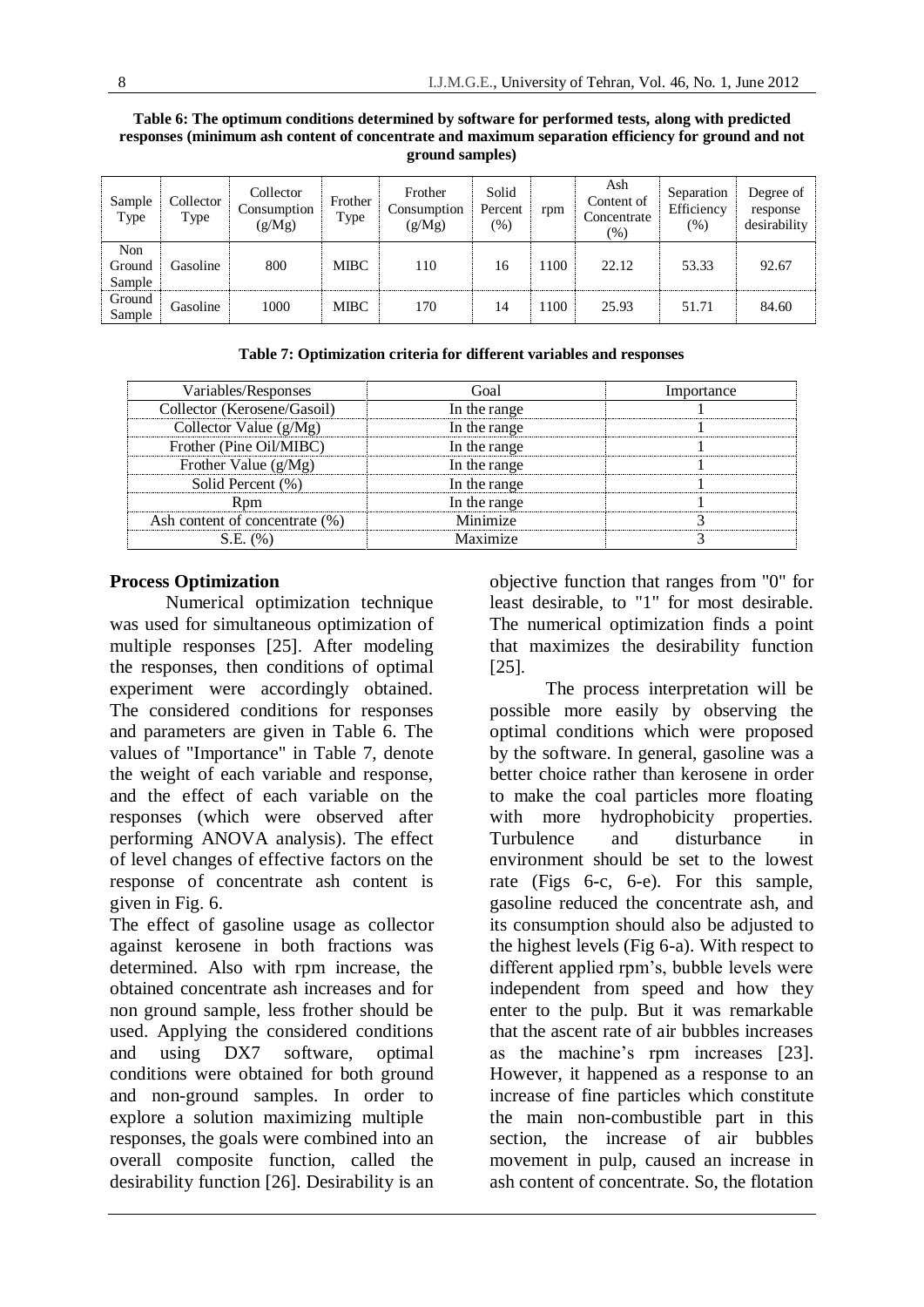machine rpm was as the lowest level (Figs 6-d, 6-f). According to Fig. 6, the collector type and rpm have maximum effects on response of concentrate ash for both samples. The lowest concentrate ash was obtained, when gasoline used as collector and rpm was equal to 1100. For non ground sample, frother amount was also at its lowest level (Fig. 6-b).

The dose of 800 g/Mg gasoline as collector and 110 g/Mg MIBC as frother was suggested by the software for non ground sample. Also the solid percent and flotation machine rpm were proposed to be 16 and 1100, respectively. The software predicted that applying these conditions, a product with ash content of 22.12% and 53.33% of S.E. would be obtained. The proposed conditions by the software, for ground sample using 1000 g/Mg gasoline and 170 g/Mg MIBC, were: the solid percent and flotation machine rpm equal to 14% and 1100 respectively. The software predicted that by applying these conditions, a product with ash content of 25.93% and the separation efficiency of 51.73% will be obtained.

# **Model Validation**

Flotation experiments under the calculated conditions were performed, using both samples to evaluate the validation of the models. Their results are presented in Table 6. For each sample, the final optimal tests was then repeated 4 times and the obtained products were then mixed and washed at two stages in order to investigate the possibility of achieving a concentrate with ash content of less than 12%. The tests results are given in Table 8. For the non ground sample, the average amounts of concentrate ash and separation efficiency were 26.43% and 55.17%, respectively. If the mean obtained values resulting from the optimizing experiment, the concentrate ash is more than the predicted value by 4.31 (26.43-22.12) units, and obtained separation efficiency is different from predicted value by 3.46

(55.17-51.71) units. For the ground sample, the difference between obtained concentrate ash and predicted one is 2.33 (28.26-25.93) and the difference for separation efficiencies is 0.13 (51.84- 51.71). After washing stages of mixed concentrates, the results indicated that it is not possible to reach 12% ash content of concentrate from the non ground sample (after two washing stages). Unlikely, the ground tailing sample after second washing stage will reach the desired concentrate quality with ash content of less than 12%.

The results from this investigation that using the non ground sample to achieve a concentrate with less than 12% ash was not suitable, and it needs more grinding to create new surfaces and size fractioning. Coal recovery values indicated that the final product (second cleaner concentrate) for ground sample had more ash in comparison to the non ground sample. Recovery of combustible part of the non ground sample in first flotation stage (rougher) was 81.58%, while it was 82.5% for the ground sample. The difference was clear in washing stages so that it was 33.15% for the non ground sample (in the first stage) and 47.3% for ground sample. It was 15.26% for the non ground sample (in the second stage), while it was 21% for the ground sample. Thus, it can be stated that the sample should be ground for producing suitable coal for coke industries with ash content less than 12%. Flotation test (after two-stage washing) could produce a concentrate with weight percent and ash content of 12.32% and 10.11%, respectively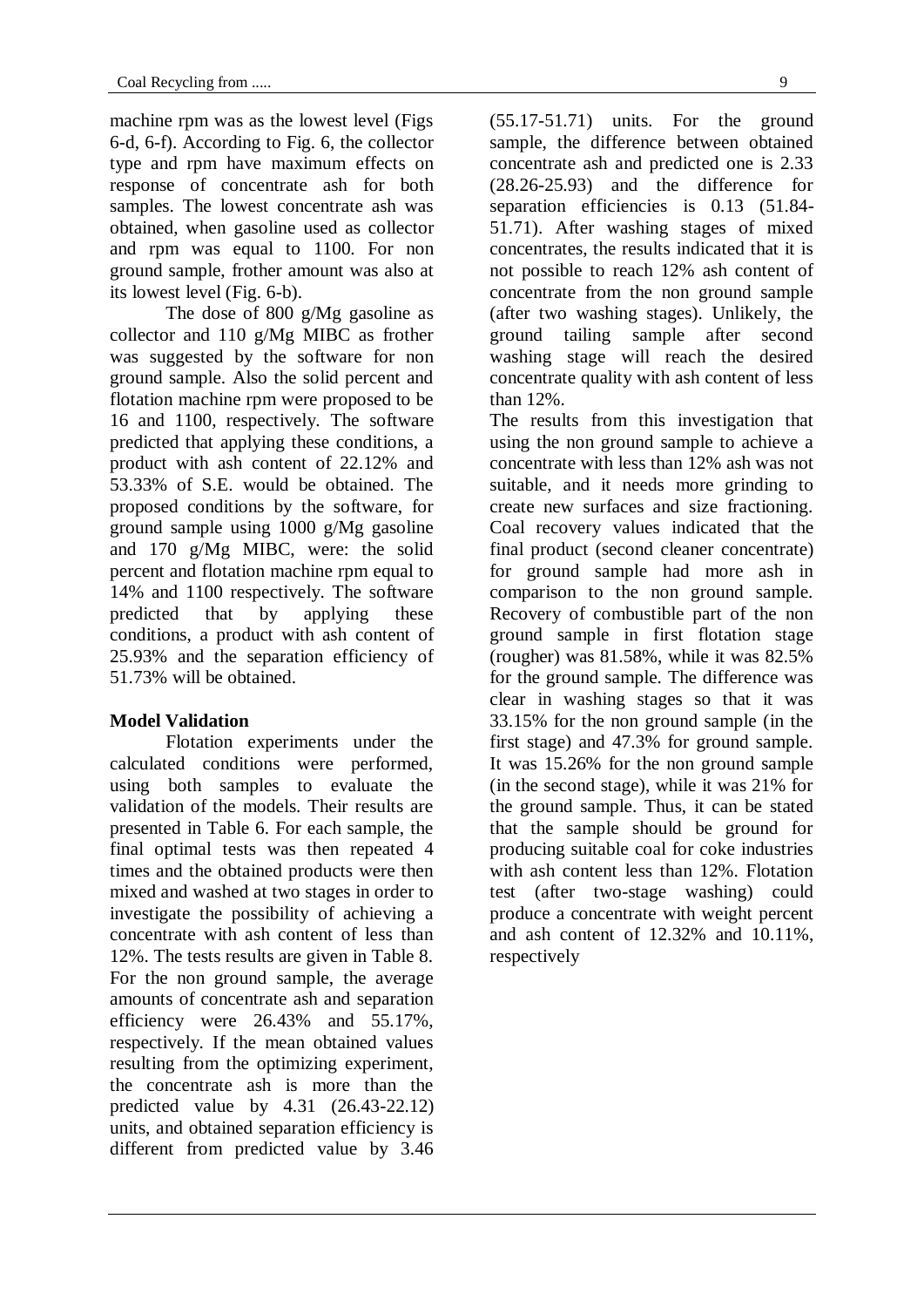

**Figure 6: Effect of effective parameters on concentrate ash: A) non ground sample, B) ground sample. Choosing gasoline for both samples causes a decrease in ash content. The increase of rpm increases the product ash and less amount of frother should be used for non ground sample.**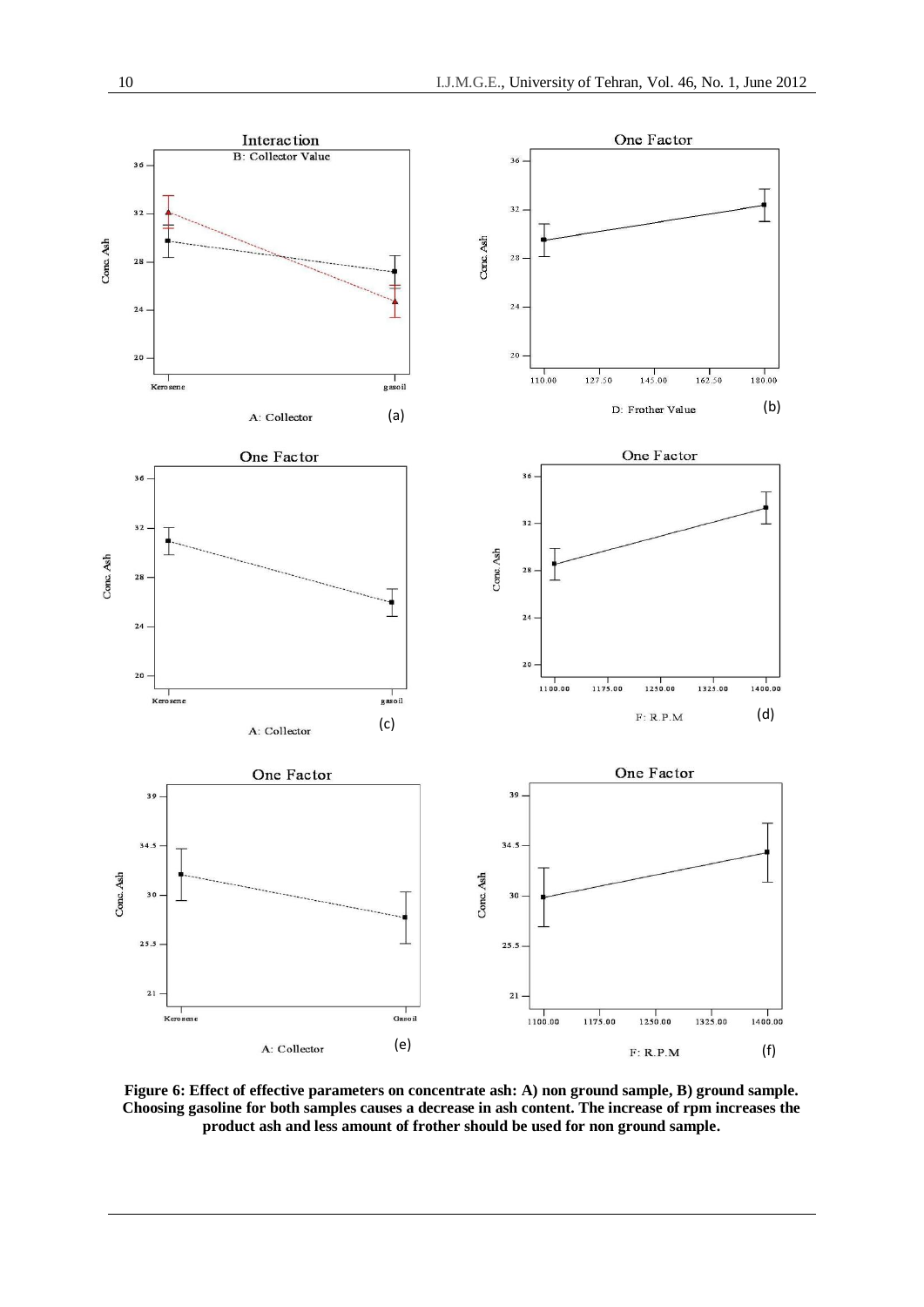| Sample                  |              | Rougher stage                              |                     |                      |  | <b>First Cleaner Stage</b> |                                            |                     |                      |  |                    | Second Cleaner Stage                          |                  |                      |  |
|-------------------------|--------------|--------------------------------------------|---------------------|----------------------|--|----------------------------|--------------------------------------------|---------------------|----------------------|--|--------------------|-----------------------------------------------|------------------|----------------------|--|
|                         | wt<br>$($ .) | Ash<br>Content<br>of Conc.<br>$(\sqrt{2})$ | S.E<br>$(\sqrt{2})$ | Coal<br>Rec.<br>(% ) |  | wt<br>$($ .)               | Ash<br>Content<br>of Conc.<br>$(\sqrt{2})$ | S.E<br>$(\sqrt{a})$ | Coal<br>Rec.<br>(% ) |  | wt<br>$(\sqrt{a})$ | Ash<br>Content<br>of Conc.<br>$(\frac{1}{2})$ | S.E<br>$(\cdot)$ | Coal<br>Rec.<br>(% ) |  |
| Non<br>Ground<br>Sample |              | 23.67                                      | 52.03               |                      |  |                            |                                            | 30.17               |                      |  |                    | 14.60                                         | 21.73            | 15.26                |  |
|                         | 58.95        | 26.66                                      | 57.38               | 81.58                |  |                            | 18.61                                      |                     |                      |  |                    |                                               |                  |                      |  |
|                         |              | 27.48                                      | 56.26               |                      |  | 21.7                       |                                            |                     |                      |  |                    |                                               |                  |                      |  |
|                         |              | 27.89                                      | 55.01               |                      |  |                            |                                            |                     | 33.15                |  | 9.5                |                                               |                  |                      |  |
|                         | Aver.        | 26.43                                      | 55.17               |                      |  |                            |                                            |                     |                      |  |                    |                                               |                  |                      |  |
|                         | S.d          | 1.91                                       | 2.31                |                      |  |                            |                                            |                     |                      |  |                    |                                               |                  |                      |  |
|                         |              | 26.89                                      | 50.88               |                      |  |                            |                                            |                     |                      |  |                    |                                               |                  |                      |  |
|                         | 61.13        | 27.9                                       | 52.51               | 82.5                 |  |                            |                                            |                     |                      |  |                    |                                               |                  |                      |  |
| Ground                  |              | 28.72                                      | 49.02               |                      |  |                            |                                            |                     |                      |  |                    |                                               |                  |                      |  |
| Sample                  |              | 29.54                                      | 54.93               |                      |  | 29.5                       | 15.32                                      | 38.88               | 47.3                 |  | 12.3               | 10.11                                         | 31.97            | 21.0                 |  |
|                         | Aver.        | 28.26                                      | 51.84               |                      |  |                            |                                            |                     |                      |  |                    |                                               |                  |                      |  |
|                         | S.d          | 1.13                                       | 2.50                |                      |  |                            |                                            |                     |                      |  |                    |                                               |                  |                      |  |

**Table 8: Proposed model validation using independent experimental results**

## **Conclusions**

In this research the possibility of producing a concentrate with less than 12% of ash from coal flotation tailings was studied. The average ash content of the used samples for flotation experiments was about 48%. Tests were performed using two non ground and ground samples, and fractional factorial approach. For the non ground sample, statistical studies results indicated that three factors such as collector type, rpm of flotation machine speed, frother consumption and interaction of collector type and its consumption had significant effects on the responses. Two factors such as collector type and rpm of flotation cell had effects on concentrate ash content, using ground sample. It could accordingly be stated that:

 gasoline diesel oil was better for covering the destructed surfaces of coal particles and flotation than oil (kerosene)

 stirring intensity should be set to the lowest. An increase in the environment turbulence causes coal particles to be separated from air bubbles. In laboratory scale, increasing rpm flotation cell increased the ascent rate of air bubbles, and more fine particles reported to concentrate and accordingly increased the ash in product.

The validation test was performed by applying optimal conditions for the non ground sample, including 800 g/Mg gasoline as collector, and 110 g/Mg MIBC as frother as well as 16% solid percent and 1100 rpm. A concentrate was obtained with ash content and separation efficiency of 26.43% and 55.17% respectively. Similarly, proposed conditions by software for the ground samples was 1000 g/Mg gasoline, 170 g/Mg MIBC, 14% solid percent and rpm equal to 1100, which, applying this condition, provided a product with ash content and separation efficiency of 28.26% and 51.84%, respectively.

Two washing stages were performed on the obtained concentrates from the non ground and ground samples and obtained products had ash contents of 14.60% and 10.11% respectively. Comparing flotation products of the non ground and ground samples under optimum conditions indicates that sample deposition in tailing dams, leads to destruction in coal particle surfaces due to oxidation and it is hard to produce concentrate with less than 12% ash content by flotation, while with only one grinding stage and creating new surfaces (by grinding), after two concentrate washing stages, the obtained concentrate would have the desired ash content.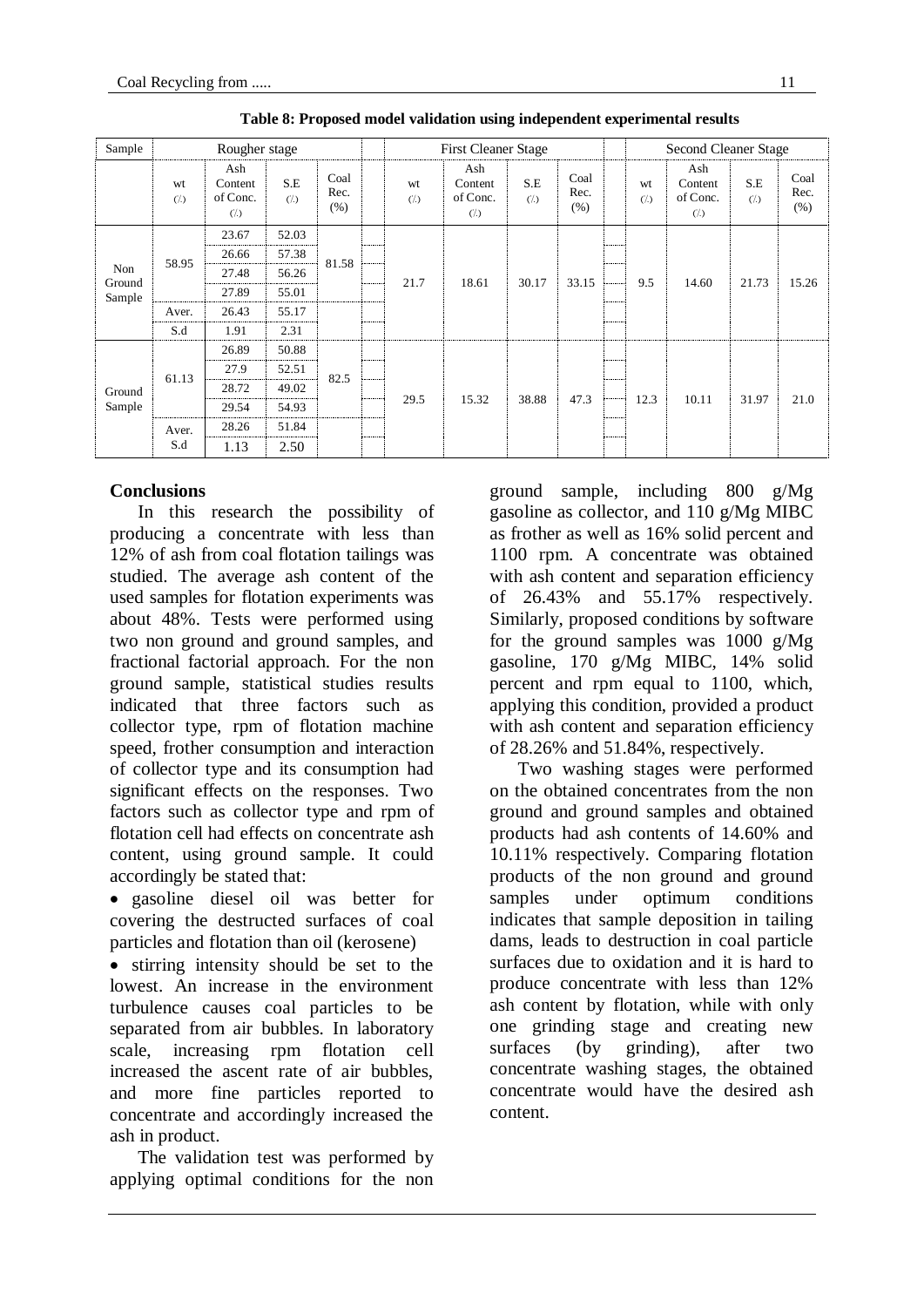### **Acknowledgements**

 This research work was supported by the Iranian Mineral Research Centre, Yazd branch, and therefore authors would like to thank them highly.

## **References**

- 1 Leonhard, J. and Schieder, Th. (1990). "Utilization of washery waste as secondary raw materials in civil engineering and other industries." *Aufbereitungstechnik*, Vol. 31, PP. 89– 97.
- 2 Valcarce, F.J.A. and Canibano, G.J. (1991). "Utilizacion de los esteriles del carbon." *Jornada Tecnica, E.T.S.I.M.*, Vol. 1, PP. 1-22.
- 3 Leonhard, J. (1992). "Investigation on the crushing behaviour of mine stone and coal preparation waste with regard to their utilization." *Aufbereitungstechnik*, Vol. 33, PP. 73– 86.
- 4 Alonso, M.I., Valdes, A.F., Martinez-Tarazona, R.M. and Garcia, A.B. (1999). "Coal recovery from coal fines cleaning wastes by agglomeration with vegetable oils: effects of oil type and concentration." *Fuel*, Vol. 78, PP. 753-759.
- 5 Laskowski, J. (2003). "Coal flotation and fin coal utilization." *Mineral Processing*, Vol. 70, PP. 251-252.
- 6 Pradyumna, N.K., Reddy, P.S.R. and Mistra V.N. (2004). "Optimization of coal flotation using statistical technique." *Fuel Processing Technology*, Vol. 85, PP. 1473-1485.
- 7 Dey, S.H. and Bhattacharyya, K.K. (2007). "Split and collector less flotation to medium coking coal fines for multi-product zero waste concepts." *Fuel Processing Technology*, Vol. 88, PP. 585-590.
- 8 Jena, M.S., Biswal, S.K. and Rudramuniyappa, M.V. (2008). "Study on flotation characteristics of oxidized Indian high ash sub-bituminous coal." *Mineral Processing*, Vol. 87, PP. 42-50.
- 9 Capes, C.E. and Darcovich, K. (1984). "A survey of oil agglomeration in wet fine coal processing." *Powder Technology*, Vol. 40, pp. 1984, 43-52.
- 10 Shrauti, S.M. and Arnold, D.W. (1995). "Recovery of waste fine coal by oil agglomeration." *Fuel*, Vol. 74, PP. 459-465.
- 11 Alonso, M.I., Valdes, A.F., Martınez-Tarazona, R.M. and Garcia, A.B. (2002). "Coal recovery from fines cleaning wastes by agglomeration with colza oil: a contribution to the environment and energy preservation." *Fuel Processing Technology*, Vol. 75, PP. 85-95.
- 12 Valdés, F.A., González-Azpiroz, M.D., Blanco, G.C. and García, A.B. (2007). "Experimental prediction of the agglomeration capability of waste vegetable oils (WVO) in relation to the recovery of coal from coal fines cleaning wastes (CFCW)." *Fuel*, Vol. 86, PP. 1345-1350.
- 13 Anderson, M.J. and Whitcomb, P.J. (2000). "DOE simplified, practical tools for effective experimentation, *Productivity Inc, Ohio, USA.*
- 14 Haaland, D.P. (1989). "Experimental Design in Biotechnology." *Marcel Dekker Inc*., *New York.*
- 15 Montgomery, D.C. (1991). "Design and Analysis of Experiments." 3 rd edition, *John Wiley and Sons, New York, USA*.
- 16 Mannan, S., Razi, F.A. and Alam, Z.M. (2007). "Optimization of process parameters for the bioconversion of activated sludge by Penicillium corylophilum, using response surface methodology." *Journal of Environmental Sciences*, Vol. 19, PP. 23–28.
- 17 Deligiorgis, A., Xekoukoulotakis, N.P., Diamadopoulos, E. and Mantzavinos, D. (2008). "Electrochemical oxidation of table olive processing wastewater over boron-doped diamond electrodes: Treatment optimization by factorial design." *Water Research*, Vol. 42, PP. 1229-1237.